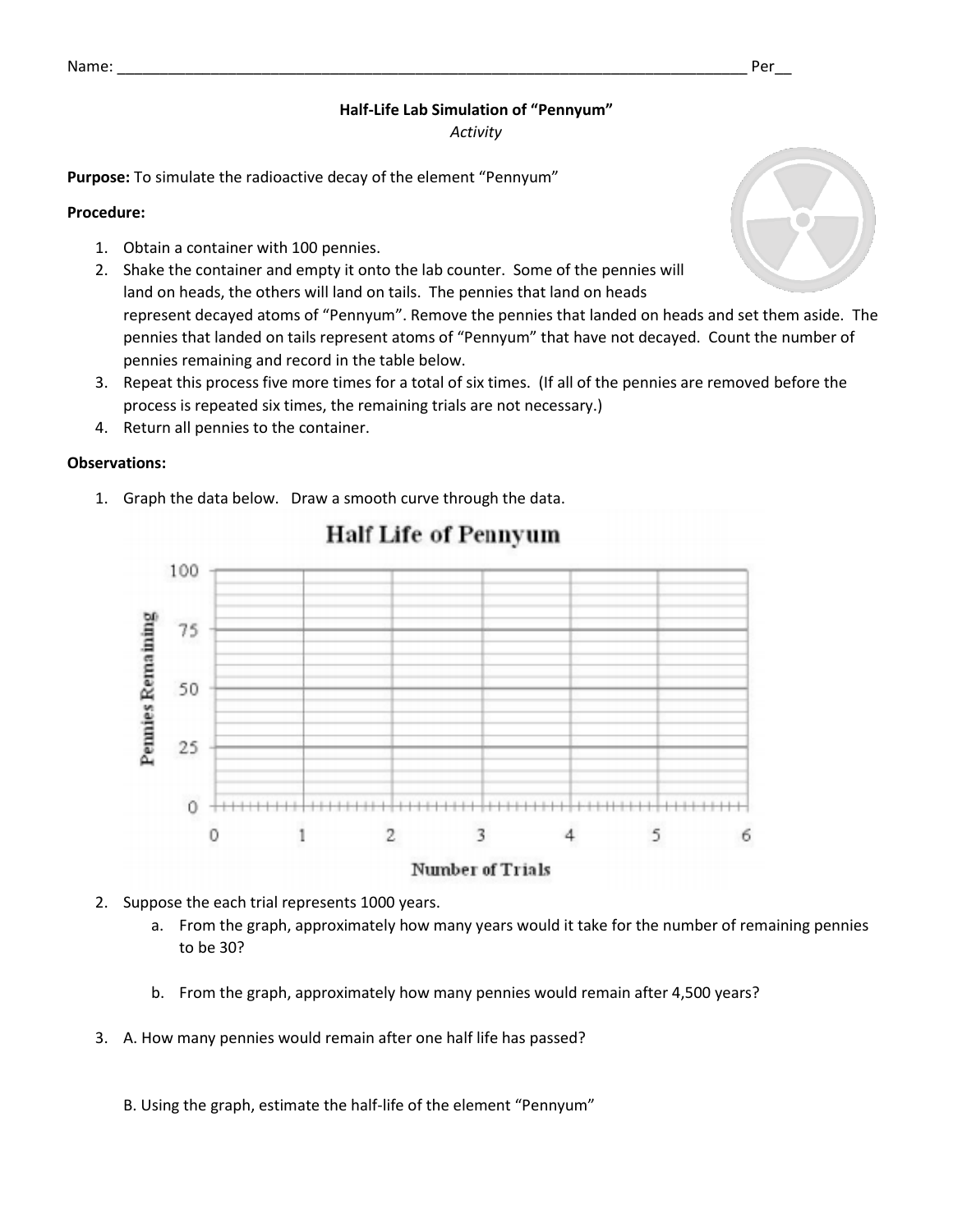Use the following information to answer questions 4, 5, and 6.

| <b>Element</b> | Symbol | <b>Atomic Number</b> |
|----------------|--------|----------------------|
| Dollarium      | Do     | 124                  |
| Moneyum        | Mv     | 125                  |
| Pennyum        | Pe     | 126                  |

- 4. Answer the following questions about Pennyum
	- a. Give the Symbol for an alpha particle \_\_\_\_\_\_\_\_\_\_
	- b. An atom of Pennyum-300 gives off an alpha particle

\_\_\_\_\_\_\_\_\_\_\_\_\_ \_\_\_\_\_\_\_\_\_\_\_\_ + \_\_\_\_\_\_\_\_\_\_\_

- 5. Answer the following questions about Moneyum
	- a. Give the symbol for a beta particle \_\_\_\_\_\_\_\_\_\_\_\_\_\_\_
	- b. An atom of Moneyum-298 emits a beta particle

\_\_\_\_\_\_\_\_\_\_\_\_\_ \_\_\_\_\_\_\_\_\_\_\_\_ + \_\_\_\_\_\_\_\_\_\_\_

- 6. Answer the following questions about Dollarium
	- a. Give the symbol for a gamma ray
	- b. An excited atom of Dollarium-295 gives off a gamma ray

\_\_\_\_\_\_\_\_\_\_\_\_\_ \_\_\_\_\_\_\_\_\_\_\_\_ + \_\_\_\_\_\_\_\_\_\_\_

**Conclusion**: State the definition of half-life and describe uses of half-life. Are there any limitations to using radioisotopes to determine an unknown age? If so, describe.